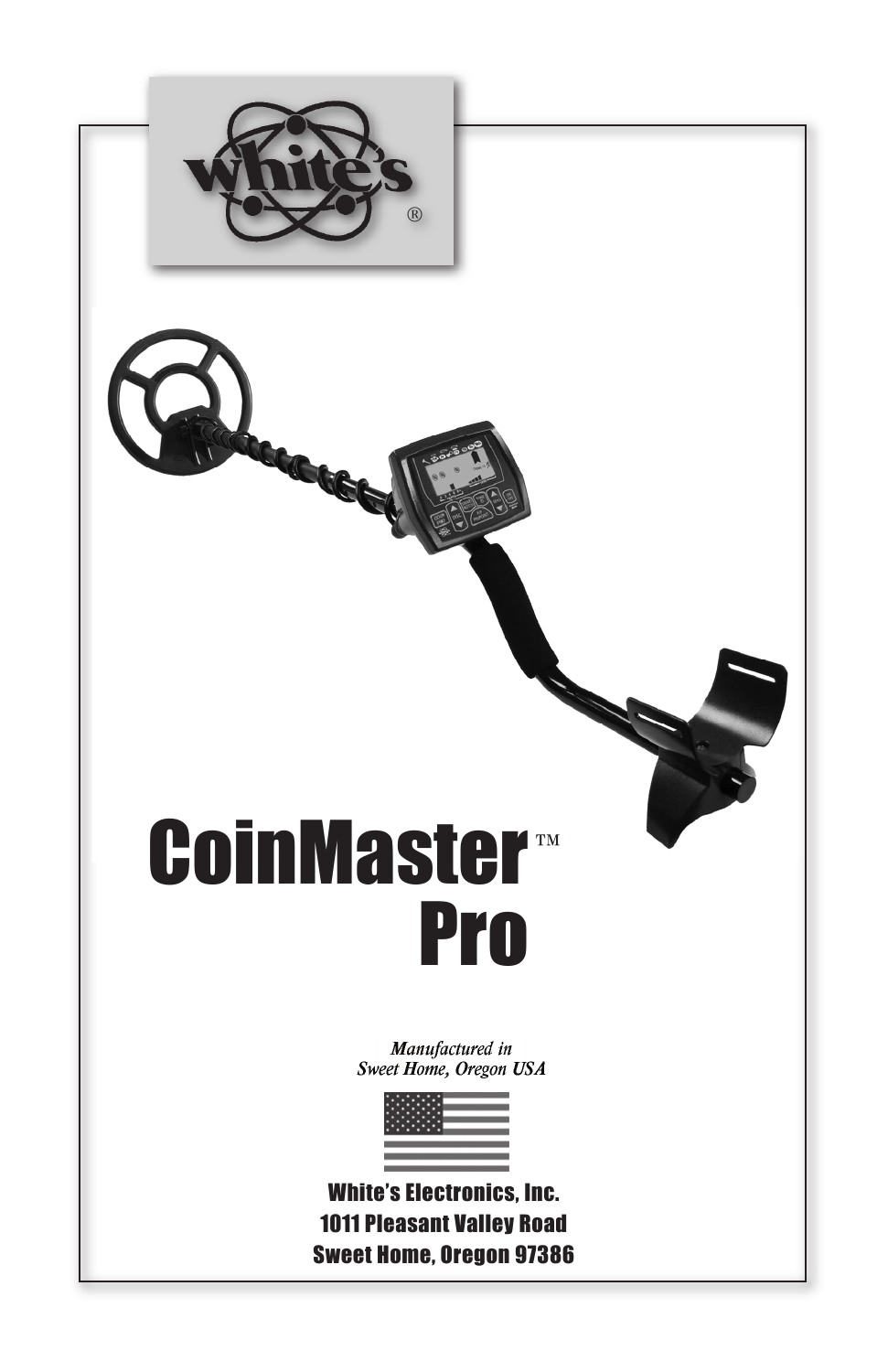## **Assembly**

1) Remove all parts from shipping carton (see cover).

2) Use nonmetallic washers (between round search coil and clevis fiber rod) and fiber bolt and thumbnut to secure search coil to fiber rod.

**3)** Insert fiber rod into curved rod, line up buttons into one of adjustment holes.

4) Unravel search coil cable and wind around rods (first revolution over top of rod). Plug search coil cable into control box, screw "finger-tight" to secure.

**5)** Grip by handle, with arm in elbow cup and sweep search coil over floor. If necessary, for comfort, compress buttons and reposition fiber rod. If necessary, Elbow Cup is also adjustable for comfort.

## **SFARCHING**

1) Open battery door by pressing elongated button on back of display and flipping open door. Install two nine volt alkaline batteries (according to +/- position shown inside door). Close door.

21 Press ON/OFF button. Sweep search coil over ground evenly (near to or touching ground surface) keeping close to the ground throughout each sweep and overlapping each pass as if mopping a floor.

**3)** Solid repeatable beeps and repeatable display signifies a "hit". Press P/P button and "X" areas to pinpoint exactly where to dig. Press P/P again to continue searching.

4) Broken or inconsistent beeps and display indicates undesirable metals.

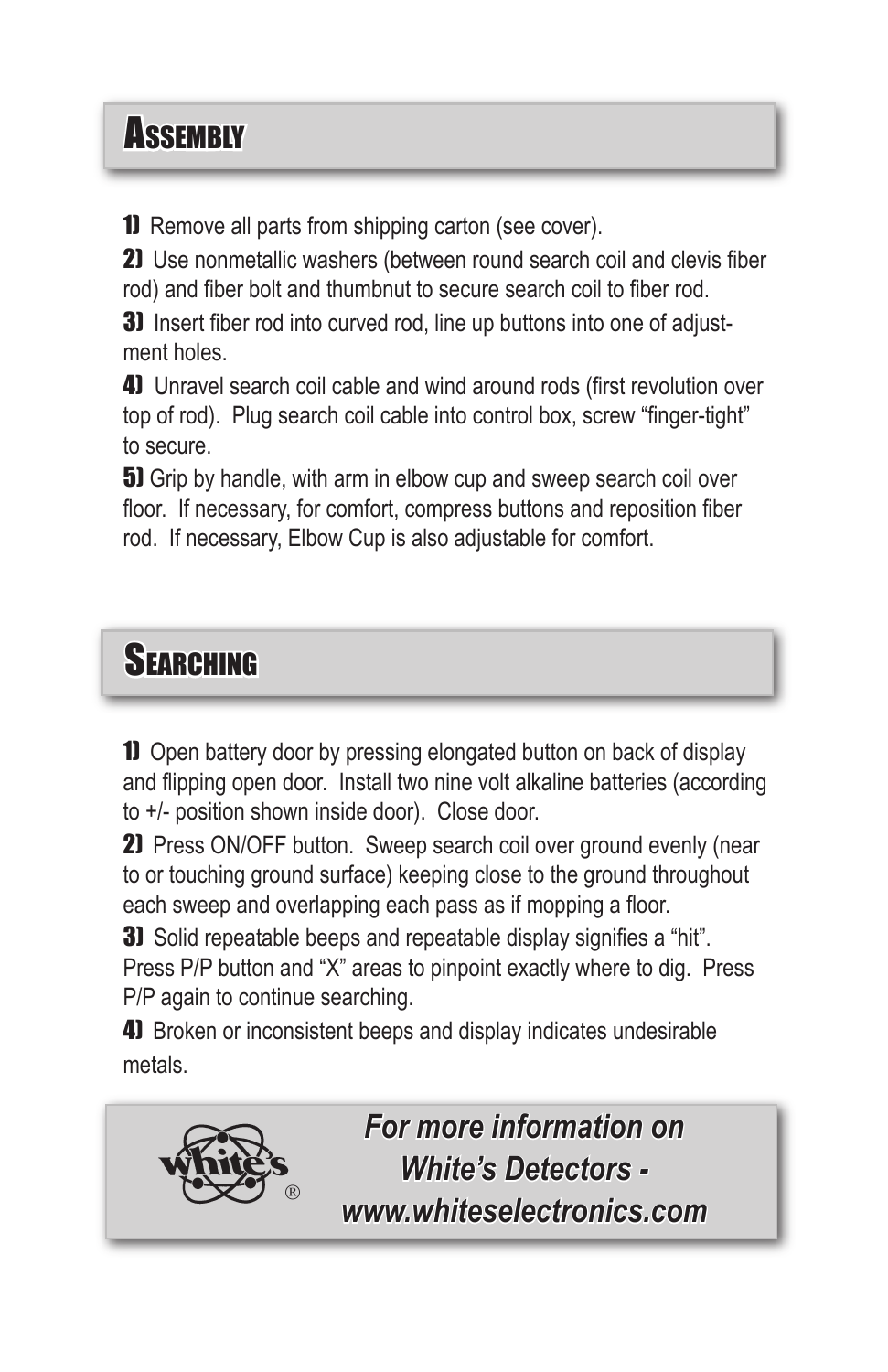## **Display Indications**



## **CONTROLS**

**1)** ON/OFF turns the Power ON and OFF. Low Battery indication is automatically shown on the display. Remove batteries for storage beyond two weeks.

21 SENS (sensitivity) adjust the responsiveness to metals, ground, and external electrical interference. Level shown on the display. Use the highest level that behaves predictably, lower levels for areas unstable (falsely signals without the presence of metal).

**3)** P/P activates pinpoint mode for better item location. Press a second time prior to continued searching.

4) DISC (discrimination) selects the acceptance or rejection (regarding audio beep) of each category on the display from IRON to C1 (zinc cent). For more jewelry, except for iron, accept as much as you can endure.

**5)** The depth of coin-sized metal is automatically indicated on the lower left-hand portion of the display.

**6)** Tone ID (tone identification). Press TONE ID. At minimum DISC, three different tones now indicate the display categories, large iron, "Low Tone", foil & tab "Medium Tone", all coins "High Tone".

**7)** Smart Notch. Press Smart Notch. With Disc control set at FOIL or below, pull tabs are eliminated. With Disc control at nickels or above, nickels are accepted. Smart Notch either eliminates TAB, or accepts nickels.